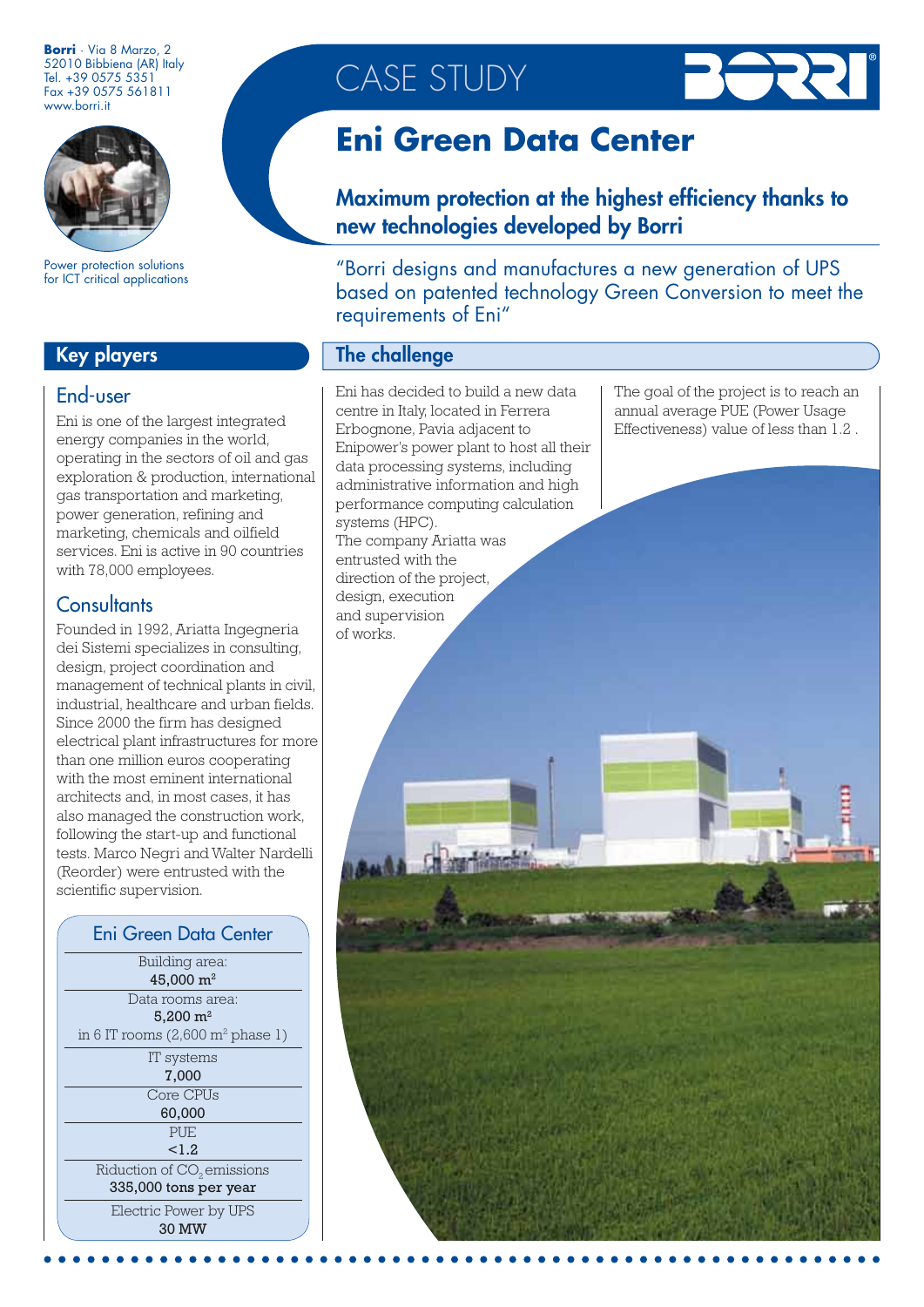## CASE STUDY

## **Eni Green Data Center**

## Our solution

Borri Spa has developed a double conversion, transformer-free 200 kW UPS which is based on two innovative technologies:

● High double conversion efficiency, up to 95% based on Green

#### Benefits are:

Low dissipation losses of the UPS, in addition to saving electrical energy, minimize room cooling by virtue of negligible heat release.

Automatic or manual switching from one mode of operation to another always optimizes critical loads power supply efficiency.



## The system

Borri UPS are powered by two independent lines, coming from two separate medium voltage transformers. Should the main line fail, the system automatically switches on the backup line.

The uninterruptible power supply section consists of no. 50 200 kW UPS for both lines, A and B, feeding the server rooms via a double busbar. The UPS is cooled by natural air convection and the design ambient

temperature is 50° C. Each UPS is equipped with its own battery cabinet, providing 5 minutes autonomy at full load.

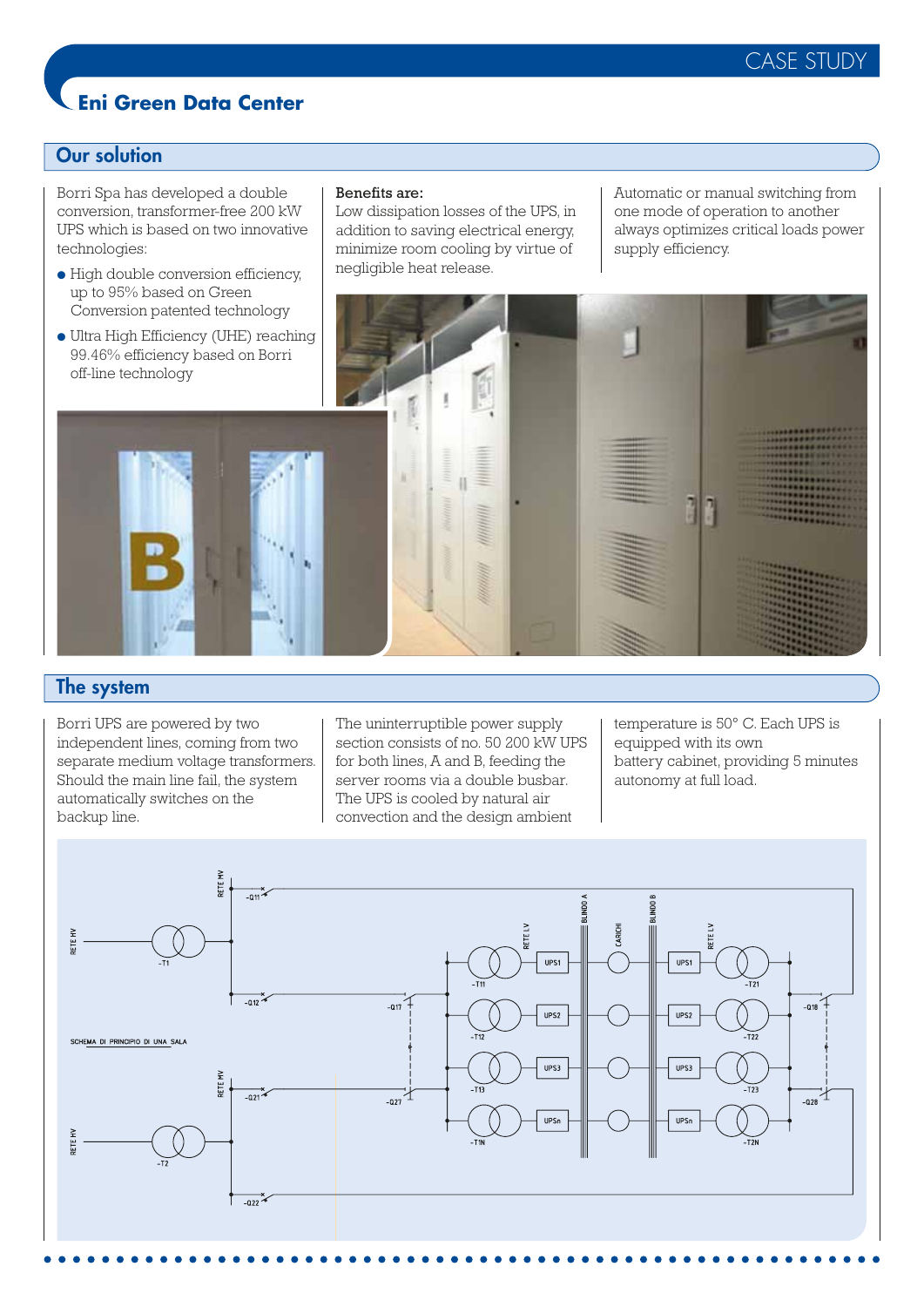

## Validation tests

A testing schedule was included in the project. All tests, commissioned by Eni, have been developed by the Electrical, Electronic and Information Engineering Department at the University of Bologna and conducted by TÜV laboratories.

The test results show that Borri UPS

exceeded the 99.4% target efficiency, achieving a remarkable 99.46% efficiency at 50% load and 99.43% efficiency at 100% load. All the remaining CE mark type tests, namely electromagnetic compatibility,

safety and performance were carried out at Borri in our testing area.



 $\frac{1}{100\%}$   $\frac{1}{50\%}$   $\frac{1}{100\%}$ 

"We completed a challenging and innovative project with ambitious goals that required all the key players to think outside thebox.

Borri created a new technology Green Conversion, proving its ability to fulfil this requirement. Excellence has therefore been achieved thanks to those who have expressed willingness to think of something completely new."

Michele Mazzarelli

Vice President Project Manager Programme Eni Green Data Center



"The contribution of Borri was not limited to the supply and installation of high-efficiency UPS but it was fundamental in the preparation of the project. I really appreciated their proactive attitude, contribution of innovative ideas, collaboration in the analysis of feasibility and availability during all its phases confirming Borri's vocation to providing solutions based on the specific needs of its customers."

Alberto Ariatta

Project Director and Director of works for Eni Green Data Center



## Results and future developments

The development of 200 kW UPS for Eni has allowed Borri to respond to the technological challenge of designing a UPS powering the critical loads of a modern data center to get the highest ever value of PUE.

The low losses of the UPS and the high temperature design (50° C rather than the standard 40° C) allow the use of air at ambient temperature to cool the local UPS, physically demonstrating the advantages of the solution adopted. The UPS section covered by Borri consists of 50 200 kW UPS, but it is expected that an expansion will bring the UPS installed to 150 units for a total computing power of 30 MW with an energy saving of 1.5 MW.